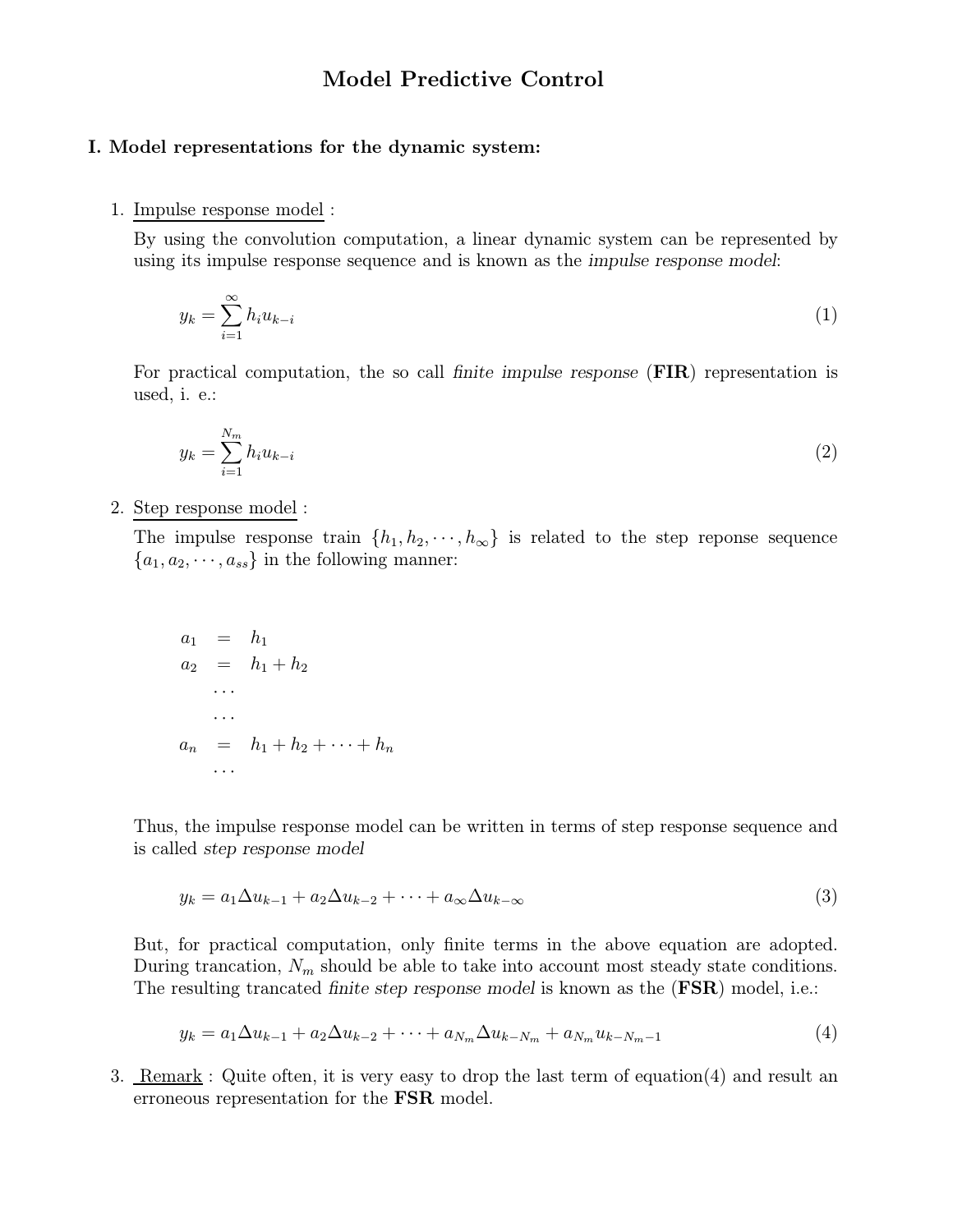### II. Models for Predicting Future outputs:

The output of the system in the future time horizon is computed using prediction models. Usually, there are two kinds of prediction models: the uncorrected and corrected ones. The uncorrected model is also referred as open-loop prediction model in literature. In order to clarify different predictive estimations, the following notations will be used in the text that follows.

- $y_k$  = the output at the present moment.
- $\bar{y}_k$  = the model output at present moment.
- $y_{k+j}$  = the output at  $j^{th}$  step ahead into the future.
- $\hat{y}_{k+j}$  = estimation of  $y_{k+j}$
- $\hat{y}_{k+j}^o$  = uncorrected form for  $\hat{y}_{k+j}$
- $\hat{y}_{k+j}^c$  = corrected form for  $\hat{y}_{k+j}$
- $\hat{y}_{(k+j|k)} =$  estimation of  $y_{k+j}$  by assuming  $\Delta u_{k+j} = 0$  for  $j > 0$
- $\hat{y}^o_{(k+j|k)} =$  uncorrected form for  $\hat{y}_{(k+j|k)}$
- $\hat{y}^c_{(k+j|k)}$  = corrected form for  $\hat{y}_{(k+j|k)}$

### 1. Uncorrected Prediction Models:

The uncorrected prediction models use inputs in the past to compute the future outputs:

(a) Uncorrected Prediction using FIR :

$$
\hat{y}_{k+j}^o = \sum_{i=1}^{N_m} h_i u_{k+j-i} \tag{5}
$$

(b) Uncorrected Prediction using FSR :

$$
\hat{y}_{k+j}^o = a_1 \Delta u_{k+j-1} + a_2 \Delta u_{k+j-2} + \dots + a_{N_m} \Delta u_{k+j-N_m} + a_{N_m} u_{k+j-N_m-1}
$$
\n(6)

### 2. Corrected Prediction Models:

In general, the corrected prediction for the output is given as follows:

$$
\hat{y}_{k+j}^c = \hat{y}_{k+j}^o + \psi[ y_k - \hat{y}_k^o ] \tag{7}
$$

where,  $\psi [y_k - \hat{y}_k^o]$  is a function of prediction error that is detected at this present moment. In many predictive control systems, the function  $\psi$  is taken as:

$$
\psi[ y_k - \hat{y}_k^o ] = y_k - \hat{y}_k^o
$$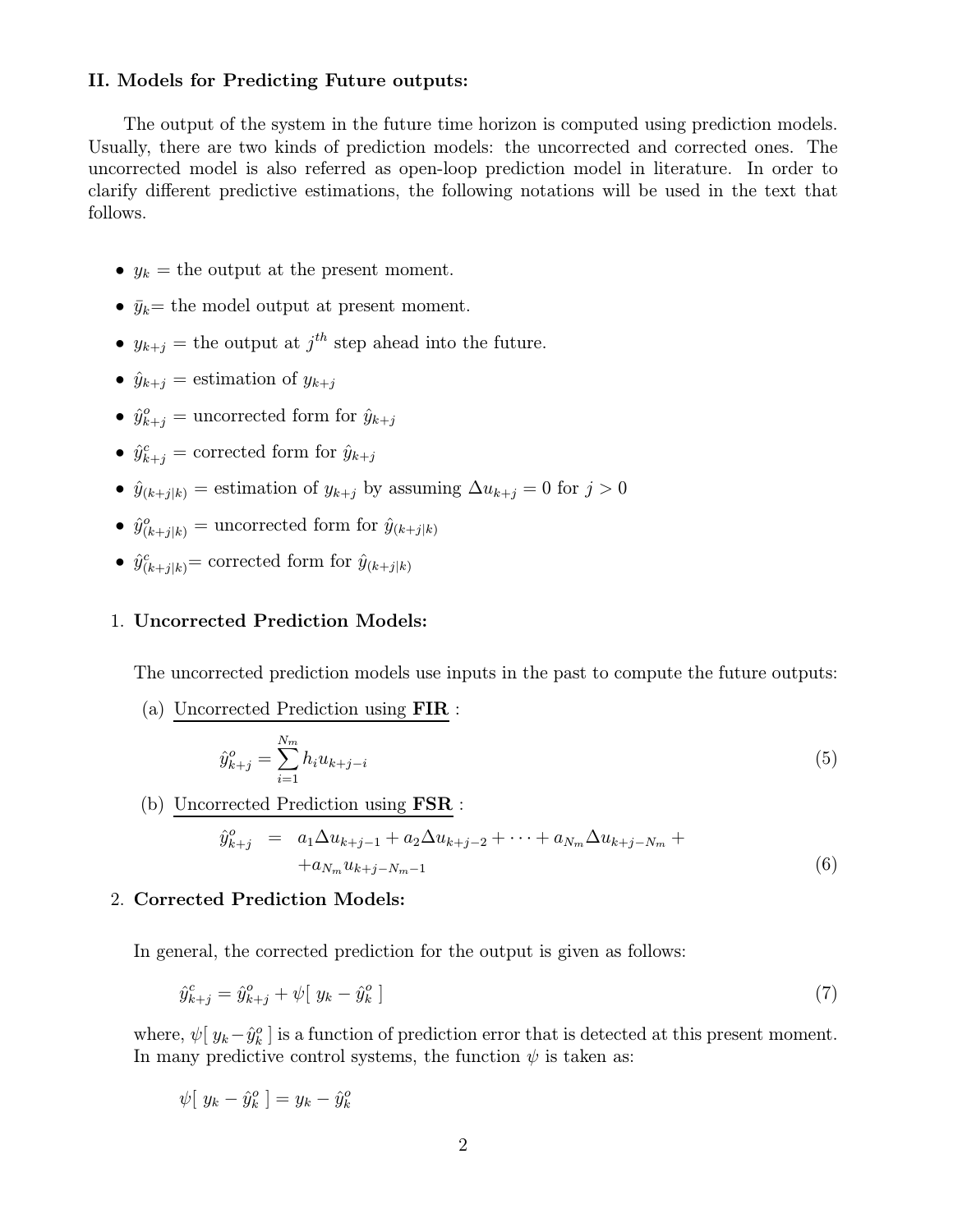so that

$$
\hat{y}_{k+j}^c = y_k + \left[\hat{y}_{k+j}^o - \hat{y}_k^o\right] \tag{8}
$$

## III. Long-Range Prediction Models ( LRPM )

In literature, there are various representations for long-range output prediction. However, they are equivalent in the sense of Eq.(8). They all consist of two parts: the part related to the future input moves and the part related to past input moves. In the following, we shall provide two definitions for future input moves:

$$
\begin{array}{rcl}\n\delta u_{k+j} & = & u_{k+j} - u_{k-1} \\
\Delta u_{k+j} & = & u_{k+j} - u_{k+j-1}\n\end{array}\n\tag{9}
$$

# 1. LRPM based on FIR representation :

By successively applying Eq.(8) and the FIR, we have:

$$
\hat{y}_{k+1}^{c} = y_{k} + h_{1}\delta u_{k} + h_{2}\Delta u_{k-1} + h_{3}\Delta u_{k-2} + \cdots + h_{N_{m}}\Delta u_{k-N_{m}+1}
$$
\n
$$
\hat{y}_{k+2}^{c} = y_{k} + h_{1}\delta u_{k+1} + h_{2}\delta u_{k}
$$
\n
$$
+ h_{2}\Delta u_{k-1} + h_{3}(\Delta u_{k-1} + \Delta u_{k-2}) + h_{4}(\Delta u_{k-2} + \Delta u_{k-3}) + \cdots
$$
\n
$$
+ h_{N_{m}}(\Delta u_{k-N_{m}+2} + \Delta u_{k-N_{m}+1})
$$
\n
$$
\hat{y}_{k+3}^{c} = y_{k} + h_{1}\delta u_{k+2} + h_{2}\delta u_{k+1} + h_{3}\delta u_{k}
$$
\n
$$
+ h_{2}\Delta u_{k-1} + h_{3}(\Delta u_{k-1} + \Delta u_{k-2})
$$
\n
$$
+ h_{4}(\Delta u_{k-1} + \Delta u_{k-2} + \Delta u_{k-3}) + h_{5}(\Delta u_{k-2} + \Delta u_{k-3} + \Delta u_{k-4}) + \cdots
$$
\n
$$
+ h_{N_{m-2}}(\Delta u_{k-N_{m}+5} + \Delta u_{k-N_{m}+4} + \Delta u_{k-N_{m}+3})
$$
\n
$$
+ h_{N_{m-1}}(\Delta u_{k-N_{m}+4} + \Delta u_{k-N_{m}+3} + \Delta u_{k-N_{m}+2})
$$
\n
$$
+ h_{N_{m}}(\Delta u_{k-N_{m}+3} + \Delta u_{k-N_{m}+2} + \Delta u_{k-N_{m}+1})
$$
\n...  
\netc. (11)

Let,

$$
\hat{Y}(k+1) = \left[\begin{array}{cccc} \hat{y}_{k+1}, & \hat{y}_{k+2}, & \cdots, & \hat{y}_{k+p} \end{array}\right]^T
$$

so that,

$$
\hat{Y}^c(k+1) = [\hat{y}^c_{k+1}, \hat{y}^c_{k+2}, \cdots, \hat{y}^c_{k+p}, ]^T
$$

and,

$$
\hat{Y}^o(k+1) = [\hat{y}^o_{k+1}, \hat{y}^o_{k+2}, \cdots, \hat{y}^o_{k+p}, ]^T
$$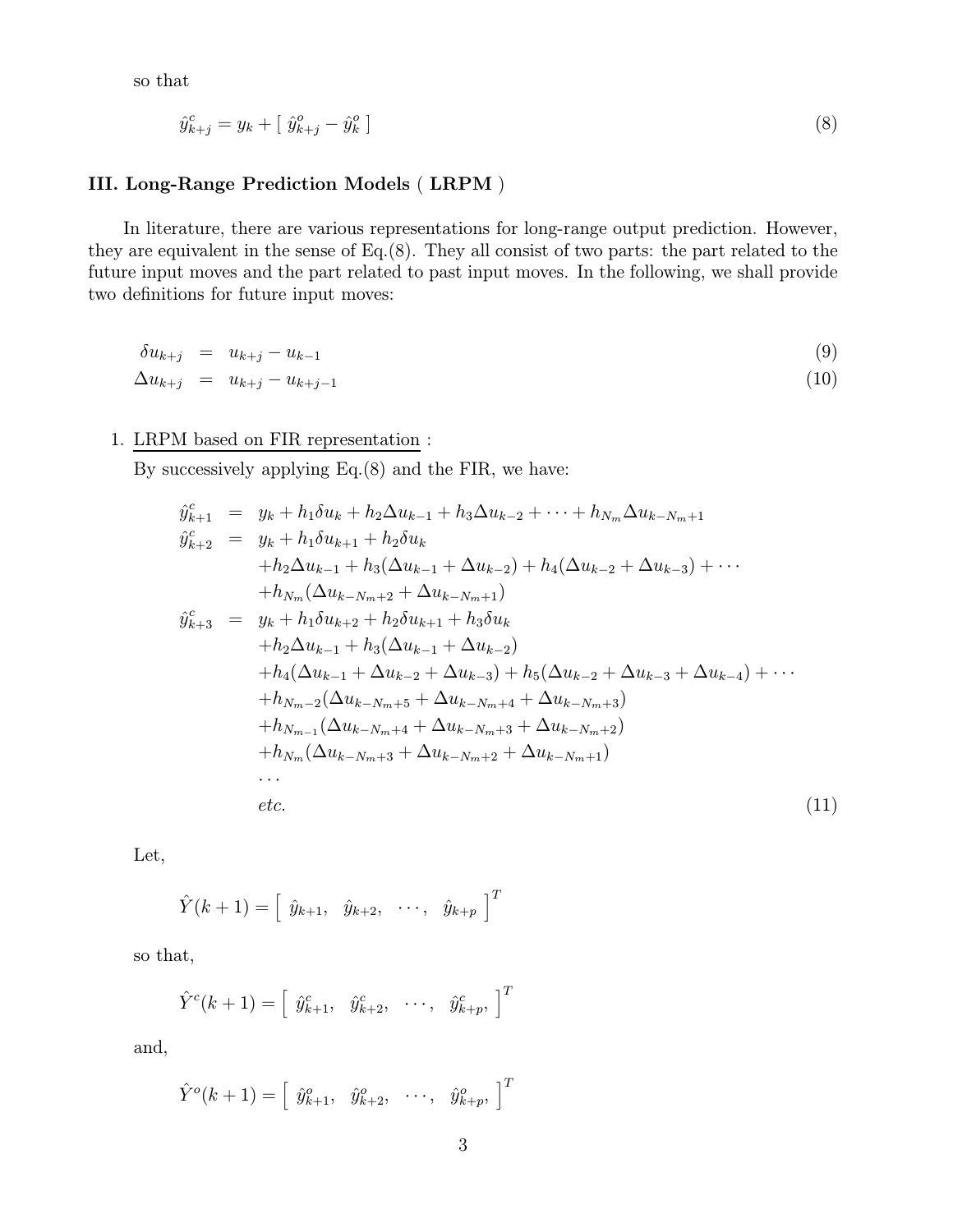$$
\delta U(k) = \begin{bmatrix} \delta u_k, & \delta u_{k+1}, \dots, & \delta u_{k+p-1} \end{bmatrix}^T
$$
\n
$$
\Delta U(k) = \begin{bmatrix} \Delta u_k, & \Delta u_{k+1}, \dots, & \Delta u_{k+p-1} \end{bmatrix}^T
$$
\n
$$
\Delta U^*(k-1) = \begin{bmatrix} \Delta u_{k-1}, & \Delta u_{k-2}, \dots, & \Delta u_{k-N_m+1} \end{bmatrix}^T
$$
\n
$$
[\mathbf{1}]_{p \times 1} = [1, 1, 1, \dots, 1]_{p \times 1}^T
$$

Then,

$$
\hat{Y}^{c}(k+1) = [\mathbf{1}]_{p \times 1} y_{k} + \mathbf{H}_{1} \, \delta U(k) + \mathbf{H}_{2} \, \Delta U^{*}(k-1) \tag{12}
$$

Where,

$$
\mathbf{H}_{1} = \begin{bmatrix} h_{1}, & 0 & 0 & \cdots & 0 \\ h_{2}, & h_{1}, & 0 & \cdots & 0 \\ h_{3}, & h_{2}, & h_{1}, & \cdots & 0 \\ \cdots & \cdots & \cdots & \cdots \\ h_{p} & h_{p-1} & h_{p-2} & \cdots & h_{1} \end{bmatrix}
$$
(13)

H<sup>2</sup> = <sup>h</sup><sup>2</sup> <sup>h</sup><sup>3</sup> ··· <sup>h</sup><sup>N</sup>m−<sup>1</sup> <sup>h</sup><sup>N</sup><sup>m</sup> <sup>h</sup><sup>2</sup> <sup>+</sup> <sup>h</sup><sup>3</sup> <sup>h</sup><sup>3</sup> <sup>+</sup> <sup>h</sup><sup>4</sup> ··· <sup>h</sup><sup>N</sup>m−<sup>1</sup> <sup>+</sup> <sup>h</sup><sup>N</sup><sup>m</sup> <sup>h</sup><sup>N</sup><sup>m</sup> <sup>h</sup><sup>2</sup> <sup>+</sup> <sup>h</sup><sup>3</sup> <sup>+</sup> <sup>h</sup><sup>4</sup> <sup>h</sup><sup>3</sup> <sup>+</sup> <sup>h</sup><sup>4</sup> <sup>+</sup> <sup>h</sup><sup>5</sup> ··· <sup>h</sup><sup>N</sup>m−<sup>1</sup> <sup>+</sup> <sup>h</sup><sup>N</sup><sup>m</sup> <sup>h</sup><sup>N</sup><sup>m</sup> ··· ··· p+1 <sup>i</sup>=2 h<sup>i</sup> p+2 <sup>i</sup>=3 <sup>h</sup><sup>i</sup> ··· <sup>h</sup><sup>N</sup>m−<sup>1</sup> <sup>+</sup> <sup>h</sup><sup>N</sup><sup>m</sup> <sup>h</sup><sup>N</sup><sup>m</sup> = <sup>a</sup><sup>2</sup> <sup>−</sup> <sup>a</sup><sup>1</sup> ··· ··· ··· <sup>a</sup><sup>N</sup>m−<sup>1</sup> <sup>−</sup> <sup>a</sup><sup>N</sup>m−<sup>2</sup> <sup>a</sup><sup>N</sup><sup>m</sup> <sup>−</sup> <sup>a</sup><sup>N</sup>m−<sup>1</sup> <sup>a</sup><sup>3</sup> <sup>−</sup> <sup>a</sup><sup>1</sup> ··· ··· <sup>a</sup><sup>N</sup>m−<sup>1</sup> <sup>−</sup> <sup>a</sup><sup>N</sup>m−<sup>3</sup> <sup>a</sup><sup>N</sup><sup>m</sup> <sup>−</sup> <sup>a</sup><sup>N</sup>m−<sup>2</sup> <sup>a</sup><sup>N</sup><sup>m</sup> <sup>−</sup> <sup>a</sup><sup>N</sup>m−<sup>1</sup> <sup>a</sup><sup>4</sup> <sup>−</sup> <sup>a</sup><sup>1</sup> ··· <sup>a</sup><sup>N</sup>m−<sup>1</sup> <sup>−</sup> <sup>a</sup><sup>N</sup>m−<sup>4</sup> <sup>a</sup><sup>N</sup><sup>m</sup> <sup>−</sup> <sup>a</sup><sup>N</sup>m−<sup>3</sup> <sup>a</sup><sup>N</sup><sup>m</sup> <sup>−</sup> <sup>a</sup><sup>N</sup>m−<sup>2</sup> <sup>a</sup><sup>N</sup><sup>m</sup> <sup>−</sup> <sup>a</sup><sup>N</sup>m−<sup>1</sup> ··· ··· ··· ··· ··· <sup>a</sup><sup>p</sup>+1 <sup>−</sup> <sup>a</sup><sup>1</sup> ··· ··· ··· <sup>a</sup><sup>N</sup><sup>m</sup> <sup>−</sup> <sup>a</sup><sup>N</sup>m−<sup>2</sup> <sup>a</sup><sup>N</sup><sup>m</sup> <sup>−</sup> <sup>a</sup><sup>N</sup>m−<sup>1</sup> 

The uncorrected LRPM for the output is given as:

$$
\hat{Y}^{o}(k+1) = \mathbf{H}_{1} \delta U(k) + A^{*} \Delta U^{*}(k-1) + [\mathbf{1}]_{p \times 1} a_{N_{m}} u_{k-N_{m}}
$$
\n(14)

Where,

$$
A^* = \begin{bmatrix} a_2 & a_3 & \cdots & \cdots & a_{N_m-1} & a_{N_m} \\ a_3 & a_4 & \cdots & a_{N_m-1} & a_{N_m} & a_{N_m} \\ a_4 & a_5 & \cdots & a_{N_m} & a_{N_m} & a_{N_m} \\ \cdots & a_{N_m} & a_{N_m} & a_{N_m} \\ a_p+1 & a_{p+2} & \cdots & a_{N_m} & a_{N_m} & a_{N_m} \end{bmatrix}
$$
(15)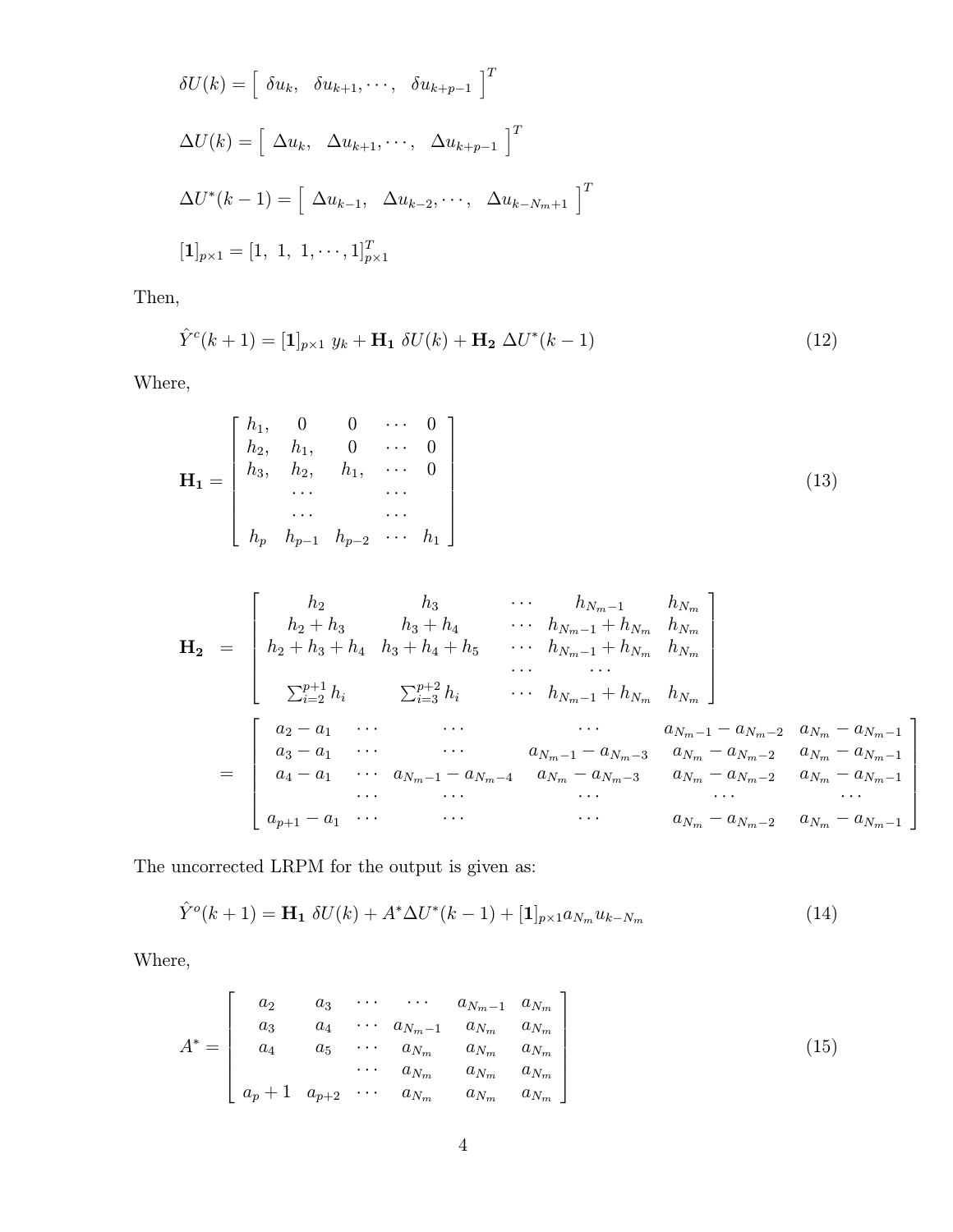# 2. LRPM based on FSR representation :

Since,

$$
\delta U(k) = \begin{bmatrix} 1 & 0 & 0 & \cdots & 0 \\ 1 & 1 & 0 & \cdots & 0 \\ & & & \cdots & \\ 1 & 1 & 1 & \cdots & 1 \end{bmatrix} \quad \Delta U(k) \tag{16}
$$

Thus, it is straightforward to substitute the above euqation into Eq.(12) to obtain:

$$
\hat{Y}^{c}(k+1) = [\mathbf{1}]_{p\times 1} y_k + \mathbf{A} \Delta U(k) + \mathbf{H}_2 \Delta U^*(k-1)
$$
\n(17)

Where,

$$
\mathbf{A} = \begin{bmatrix} a_1 & 0 & 0 & \cdots & 0 \\ a_2 & a_1 & 0 & \cdots & 0 \\ a_3 & a_2 & a_1 & \cdots & 0 \\ \vdots & \vdots & \vdots & \ddots & \vdots \\ a_p & a_{p-1} & a_{p-2} & \cdots & a_1 \end{bmatrix}
$$
(18)

or, to obtain the following uncorrected LRP from Eq.(14):

$$
\hat{Y}^{o}(k+1) = \mathbf{A} \ \Delta U(k) + A^* \Delta U^*(k-1) + [\mathbf{1}]_{p \times 1} \ a_{N_m} \ u_{k-N_m} \tag{19}
$$

### 3. LRPM based on state space representation:

Let  $\hat{Y}(k+1|k)$  is definded as:

$$
\hat{Y}^o(k+1|k) = \left[\begin{array}{cccc} \hat{y}^o_{(k+1|k)}, & \hat{y}^o_{(k+2|k)}, & \cdots, & \hat{y}^o_{(k+p|k)} \end{array}\right]^T
$$
\n(20)

Where,  $y_{(k+j|k)}^o$  designates the estimation of  $y_{k+j}$  using all the information available up to the instant  $k$  and assuming no input moves in the future time horizon.

By giving the definitions of the following matrices:

$$
\tilde{\Phi} = \begin{bmatrix} 0 & 1 & 0 & \cdots & 0 & 0 \\ 0 & 0 & 1 & \cdots & 0 & 0 \\ 0 & 0 & 0 & \cdots & 0 & 0 \\ \vdots & \vdots & \ddots & \vdots & \vdots & \vdots \\ 0 & 0 & 0 & \cdots & \cdots & 0 \end{bmatrix}
$$

$$
\mathbf{F} = \begin{bmatrix} a_1 & a_2 & a_3 & \cdots & a_{p-1} & a_p \end{bmatrix}^T
$$

$$
\mathbf{1}_p = \begin{bmatrix} 0 & 0 & 0 & \cdots & 0 & 1 \end{bmatrix}^T
$$

and by the following equation:

$$
\hat{y}_{(k+j|k)}^o = \hat{y}_{(k+j|k-1)}^o + a_j \Delta u_k; \quad j = 1, 2, \cdots, p
$$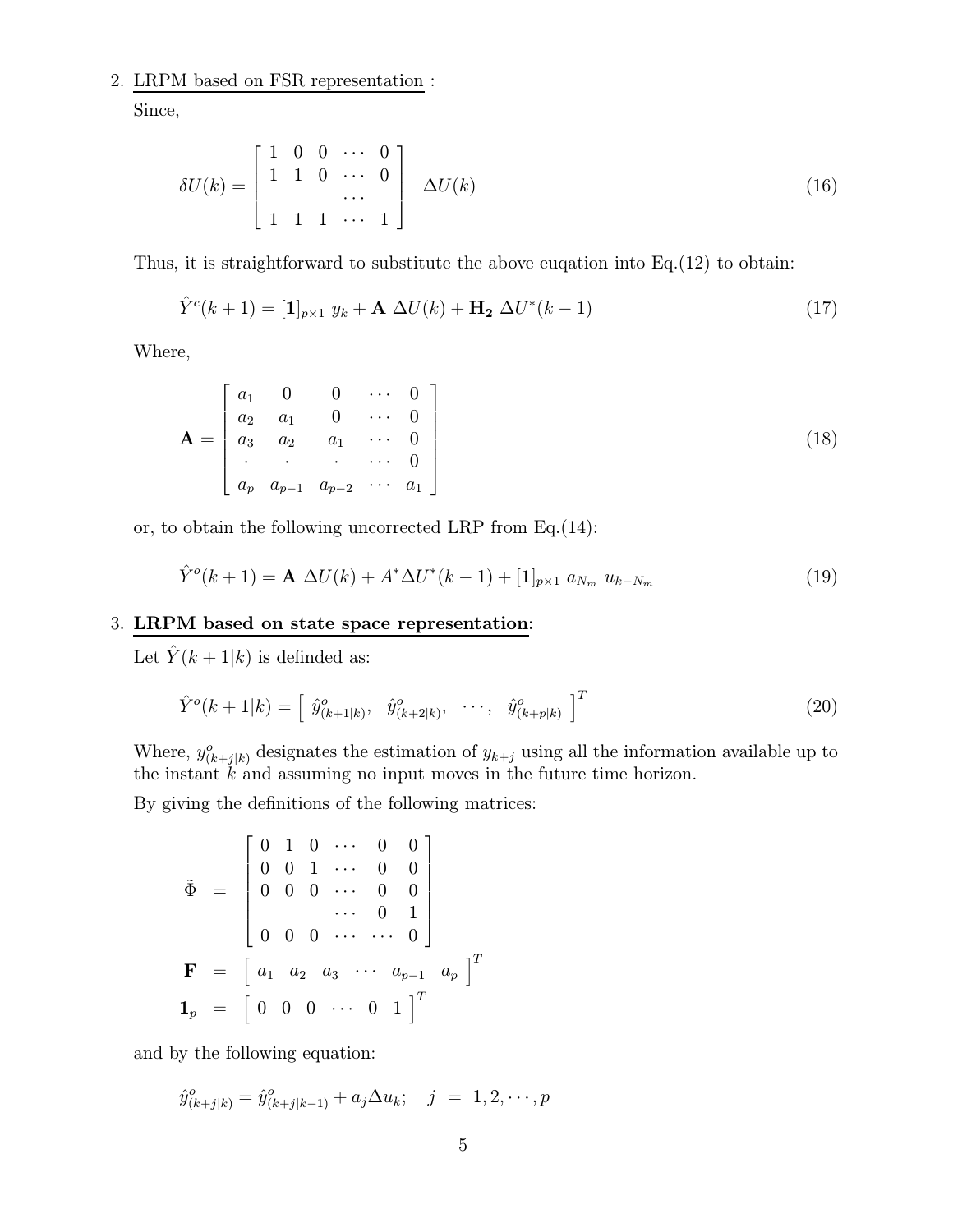We can write:

$$
\hat{Y}^o(k+1|k-1) = \tilde{\Phi}\hat{Y}^o(k|k-1) + \mathbf{1}_p \hat{y}^o_{(k+p|k-1)}
$$
\n(21)

$$
\hat{Y}^o(k|k-1) = \Phi \hat{Y}^o(k-1|k-2) + \mathbf{F}\Delta u_{k-1} + \mathbf{1}_p \hat{y}^o_{(k+p-1|k-2)} \tag{22}
$$

$$
\hat{Y}^o(k+1) = \Phi \hat{Y}^o(k|k-1) + \mathbf{A} \Delta U(k) \tag{23}
$$

where,

$$
\hat{y}_{(k+p|k-1)}^o = a_{p+1} \Delta u_{k-1} + a_{p+2} \Delta u_{k-2} + \dots + a_{N_m} \Delta u_{k+p-N_m}
$$
\n
$$
+ a_{N_m} \sum_{j=N_m+1-p}^{\infty} \Delta u_{k-j}
$$
\n
$$
\hat{y}_{(k+p-1|k-1)}^o = a_p \Delta u_{k-1} + a_{p+1} \Delta u_{k-2} + \dots + a_{N_m} \Delta u_{k+p-1-N_m}
$$
\n
$$
+ a_{N_m} \sum_{j=N_m+2-p}^{\infty} \Delta u_{k-j}
$$

Notice that, for a proper value of p,

$$
\hat{y}_{(k+p|k-1)}^o - \hat{y}_{(k+p-1|k-1)}^o = (a_{p+1} - a_p)\Delta u_{k-1} + (a_{p+2} - a_{p+1})\Delta u_{k-2} + \cdots \approx 0
$$
\n(24)

Thus, for, a proper large value of  $p$ , Eq.(21) can be written as:

$$
\hat{Y}^o(k+1|k-1) = \Phi \hat{Y}^o(k|k-1)
$$
\n(25)

Where,  $\tilde{\Phi}$  is changed to  $\Phi$  as follows:

$$
\Phi = \begin{bmatrix} 0 & 1 & 0 & \cdots & 0 & 0 \\ 0 & 0 & 1 & \cdots & 0 & 0 \\ 0 & 0 & 0 & \cdots & 0 & 0 \\ & & & & & & \\ 0 & 0 & 0 & \cdots & 0 & 1 \end{bmatrix}
$$
(26)

So that Eq.(21)  $\sim$  Eq.(23) becomes:

$$
\hat{Y}^o(k+1|k-1) = \Phi \hat{Y}^o(k|k-1) \tag{27}
$$

$$
\hat{Y}^o(k|k-1) = \Phi \hat{Y}^o(k-1|k-2) + \mathbf{F} \Delta u_{k-1}
$$
\n(28)

$$
\hat{Y}^o(k+1) = \Phi \hat{Y}^o(k|k-1) + \mathbf{A} \Delta U(k) \tag{29}
$$

In this formulation,  $\hat{Y}^o(k|k-1)$  can then be treated as state variable and  $\hat{Y}^o(k+1)$ becomes the uncorrected LRPM.

The corrected LRPM can then be formulated by making use of the state representation in Eq.(27)  $\sim$  Eq.(29). In the conventional DMC, the LRPM is simply formulated by adding a correcting term to  $\hat{Y}^o(k+1)$ , i.e.: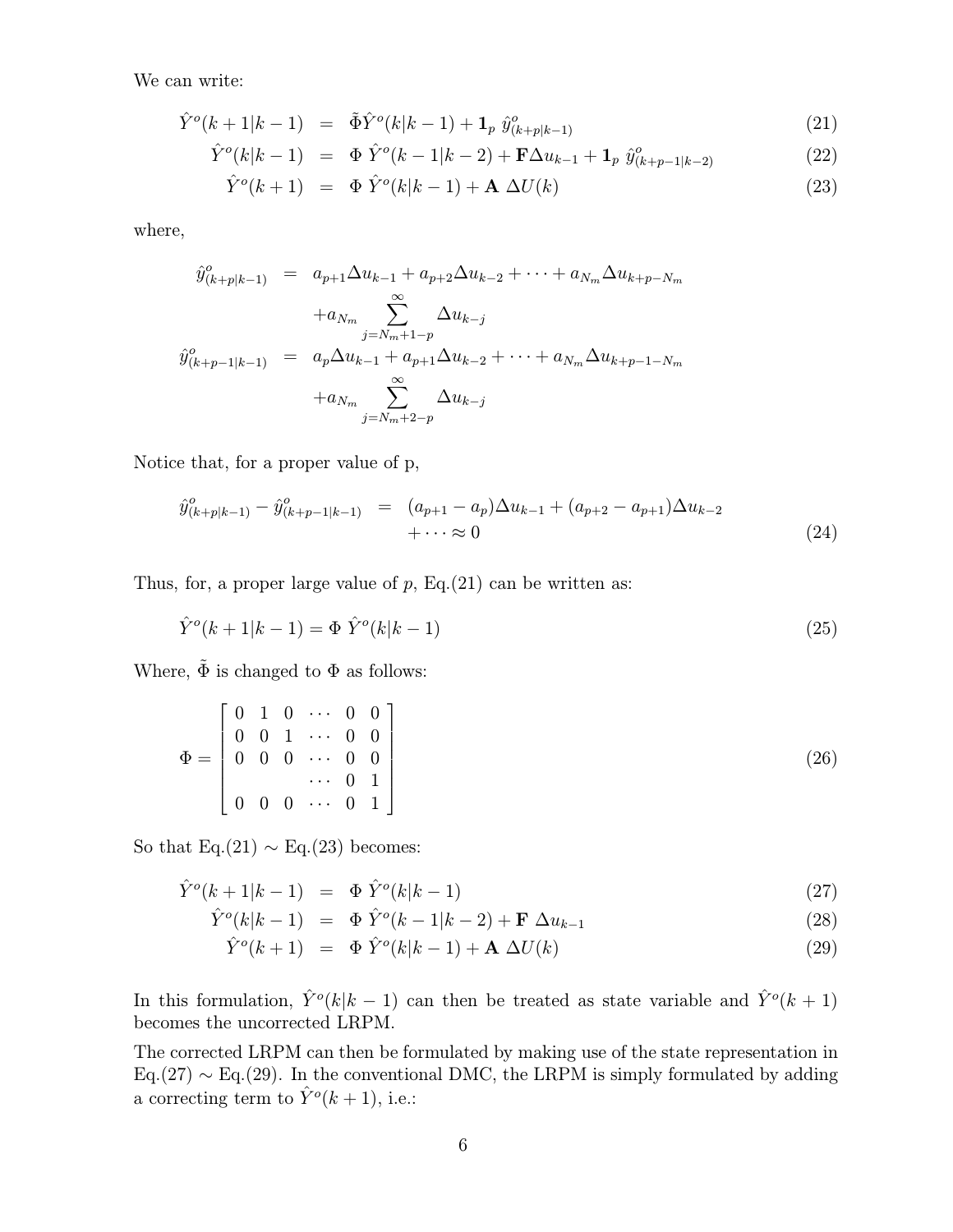$$
\hat{Y}^{c}(k+1) = \Phi \hat{Y}^{o}(k|k-1) + \mathbf{A}\Delta U(k) + [\mathbf{1}]_{p\times 1} [y_{k} - \hat{y}^{o}_{(k|k-1)}]
$$
\n(30)

$$
\hat{Y}^{o}(k|k-1) = \Phi \hat{Y}^{o}(k-1|k-2) + \mathbf{F} \Delta u_{k-1}
$$
\n(31)

$$
\hat{y}_{(k|k-1)}^o = \mathbf{C} \; \hat{Y}^o(k|k-1)
$$

Recently, Morari and Lee proposed the following LRPM in formulating MPC, i.e.:

• Updated Based on Measurement:

$$
\hat{Y}^*(k|k) = \hat{Y}(k|k-1) + \mathbf{K} \left[ y_k - \hat{y}_{(k|k-1)} \right]
$$
\n(32)

• Model Prediction:

$$
\hat{Y}(k+1|k) = \Phi \hat{Y}^*(k|k) + \mathbf{F} \Delta u_k \tag{33}
$$

• Long Range Prediction:

$$
\hat{Y}^c(k+1) = \Phi \; \hat{Y}^*(k|k) + \mathbf{A} \; \Delta U(k) \tag{34}
$$

The first two steps in the above LRPM can be combined into one, i.e.:

$$
\hat{Y}(k+1|k) = \Phi \hat{Y}(k|k-1) + \mathbf{F} \Delta u_k + \mathbf{K}_f \left[ y_k - \hat{y}_{(k|k-1)} \right] \tag{35}
$$

Thus, it resembles a filtering problem of the following linear system and

$$
Z(k+1) = \Phi Z(k) + \mathbf{F} \Delta u_k + \mathbf{T} \Omega
$$
  
\n
$$
y(k) = \mathbf{C} Z(k) + \mathbf{v}
$$
\n(36)

Where,  $\Omega$  and v are white noise disturbances with  $Q_1$  and  $Q_2$  as their covariance matrices. The coefficient matrix  $\mathbf{K}_{\mathbf{f}}$  in Eq.(35) serves as a filter constant. And, the coefficient matrix T is determined by the way how disturbance model in the LRPM is considered. Morari and Lee suggested that the filter constant  $\mathbf{K}_f$  is taken as:

$$
\mathbf{K}_f = \mathbf{K} = [\mathbf{1}]_{p \times 1} \, f \tag{37}
$$

where, f becomes a tuning parameter.

### IV. Modeling the output disturbance in the existing LRPM's

If model is perfect, according to IMC, the disturbance at the output is the difference between the process output, y, and the model output,  $\bar{y}$ .

 $y_k = \bar{y}_k + d_k = \hat{y}_k^o + d_k$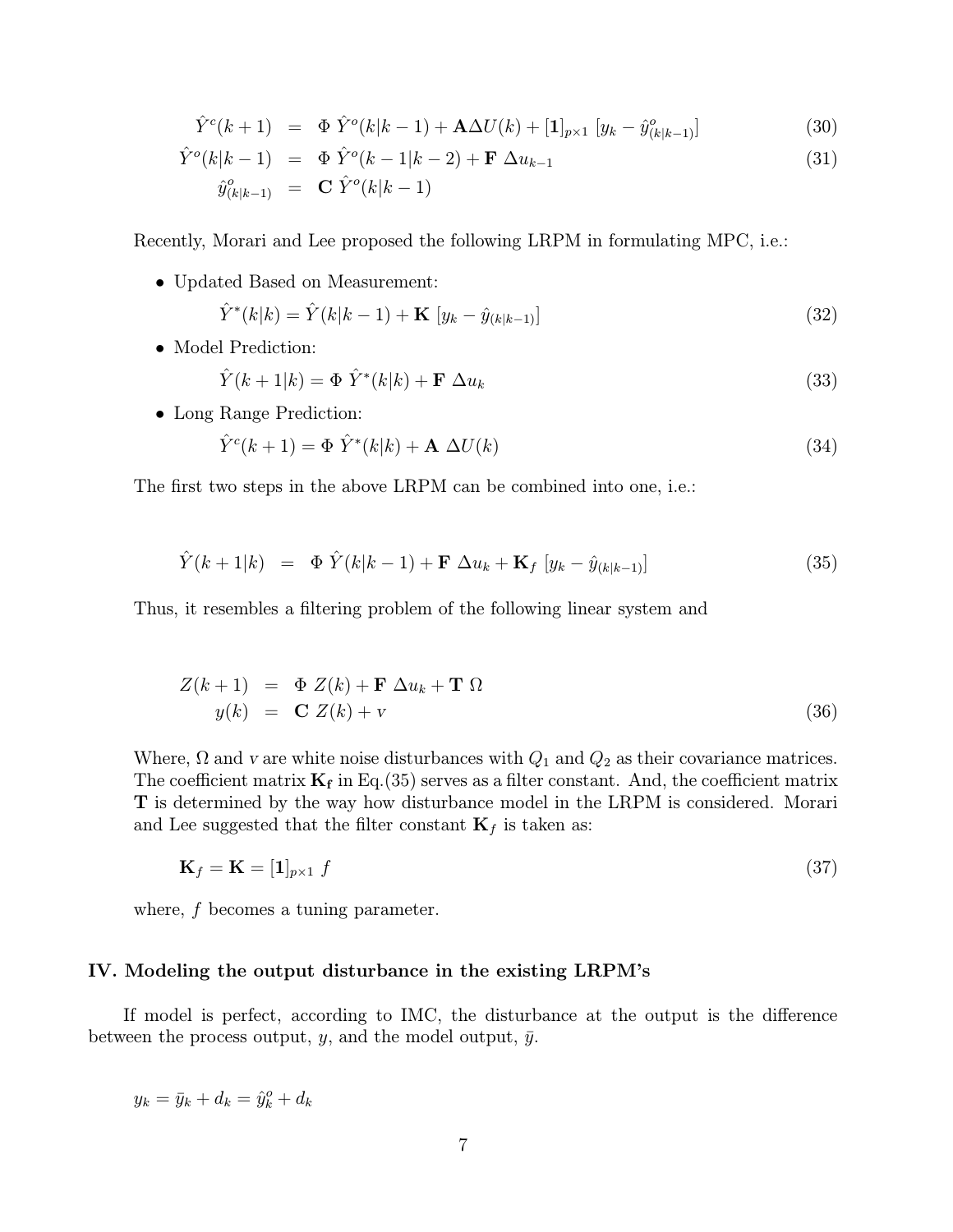So that

$$
Y(k+1) = \bar{Y}^o(k+1) + \begin{bmatrix} d_{k+1} \\ d_{k+2} \\ \vdots \\ d_{k+p} \end{bmatrix}
$$
  
=  $\hat{Y}^o(k+1) + D(k+1)$  (38)

Where,

$$
D(k+1) = [d_{k+1}, d_{k+2}, \cdots, d_{k+p}]^T
$$

In this section, we shall show that either LRPM of the conventional DMC or of Morari and Lee's MPC,  $\hat{Y}^c(k+1)$  can be expressed in the form of Eq.(39) with different definition for  $\hat{D}(k+1|k)$  which is considered as a vector of predicted output disturbance extended into the prediction horizon, i.e.:

$$
\hat{Y}(k+1) = \hat{Y}^o(k+1) + \hat{D}(k+1|k)
$$
\n(39)

Where,

$$
\hat{D}(k+1|k) = [\hat{d}_{(k+1|k)}, \hat{d}_{(k+2|k)}, \cdots, \hat{d}_{(k+p|k)}]^T
$$

and  $\hat{d}_{(k+j|k)}$  measns the estimation of  $\hat{d}$  based on all available information up to the moment k.

1. 
$$
\hat{D}(k+1|k)
$$
 for LRPM of conventional DMC:

Let us define :

$$
\hat{d}^o_{(k|k)} = y_k - \hat{y}^o_{(k|k-1)}
$$

and notice that:

$$
\hat{Y}^o(k+1) = \Phi \hat{Y}^o(k|k-1) + \mathbf{A} \Delta U(k)
$$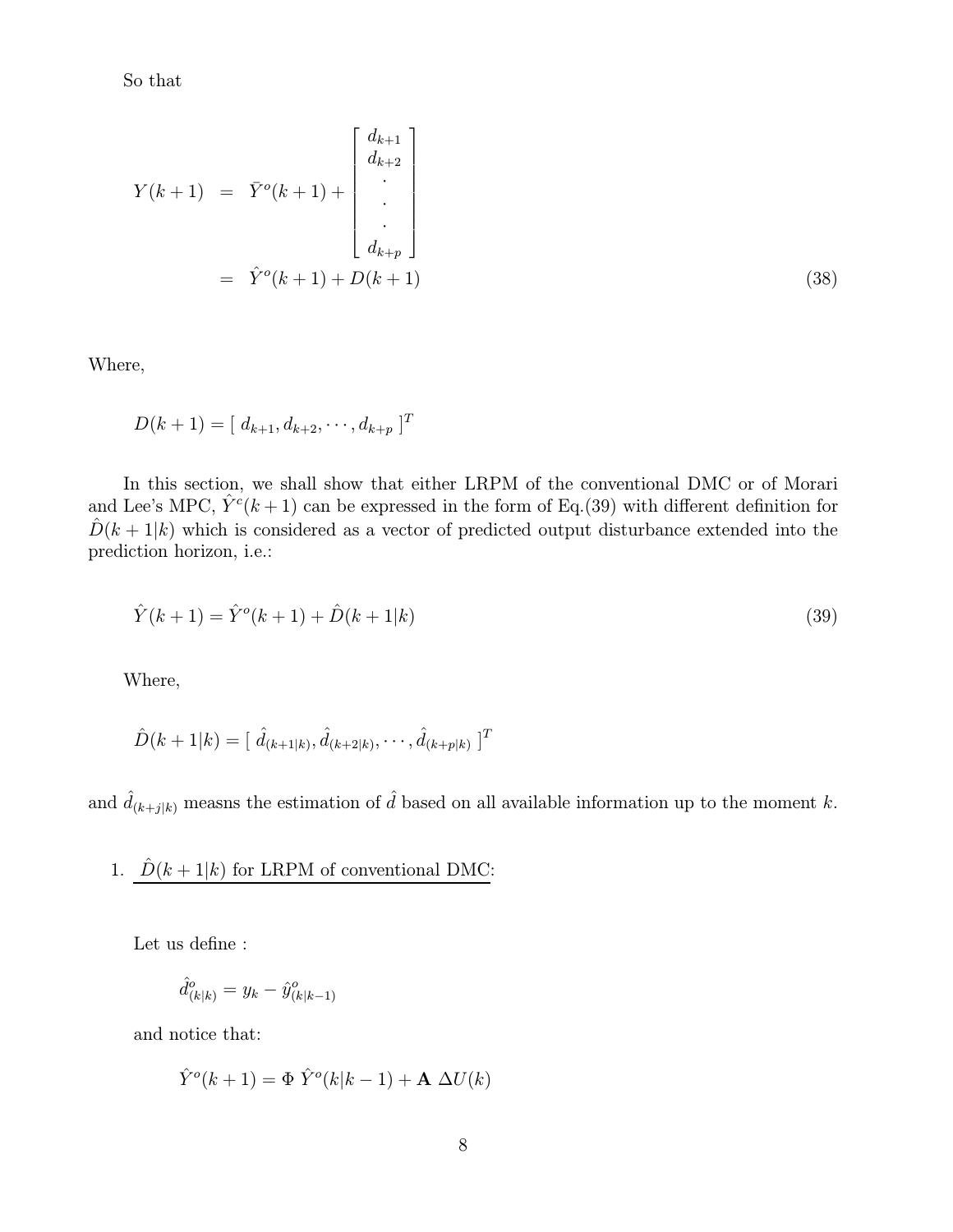Thus, according to Eq.(30), we have:

$$
\begin{array}{rcl}\n\hat{y}^c_{k+j} & = & \hat{y}^o_{k+j} + [y_k - \hat{y}^o_{(k|k-1)}] \\
& = & \hat{y}^o_{k+j} + \hat{d}^o_{(k|k)}; \quad j > 0\n\end{array}
$$

Thus, we conclude that:

$$
\hat{Y}^c(k+1) = \hat{Y}^o(k+1) + [\mathbf{1}]_{p \times 1} \; \hat{d}^o_{(k|k)} \tag{40}
$$

So that

$$
\hat{D}(k+1|k) = [\mathbf{1}]_{p \times 1} \; \hat{d}^o_{(k|k)} \tag{41}
$$

and

$$
\hat{d}_{(k+i|k)} = \hat{d}^o_{(k|k)}, \quad i = 1, ... p
$$

Therefore, the future values of disturbance at the moment  $k$  in this LRPM are estimated based on zero-order extrapolation from the value at this current instant, k.

2.  $\hat{D}(k+1|k)$  for LRPM of Morari and Lee:

By the assumption of a perfect model for the process and no disturbance entering at the output before instant  $k - 1$ , we can start with assigning:

$$
\hat{Y}(k|k-1) = \hat{Y}^o(k|k-1) = Y(k)
$$

and

$$
y_k - \hat{y}_{(k|k-1)} = y_k - \hat{y}_{(k|k-1)}^o = \hat{d}_{(k|k)}^o
$$

By Eq. $(32)$ , we have:

$$
\hat{y}_{(k|k)}^* = \hat{y}_{(k|k-1)} + f \hat{d}_{(k|k)}^o = \hat{y}_{(k|k-1)}^o + f \hat{d}_{(k|k)}^o
$$
\n
$$
\hat{y}_{(k+1|k)}^* = \hat{y}_{(k+1|k-1)} + f \hat{d}_{(k|k)}^o = \hat{y}_{(k+1|k-1)}^o + f \hat{d}_{(k|k)}^o
$$
\n
$$
\hat{y}_{(k+2|k)}^* = \hat{y}_{(k+2|k-1)} + f \hat{d}_{(k|k)}^o = \hat{y}_{(k+2|k-1)}^o + f \hat{d}_{(k|k)}^o
$$
\n
$$
\hat{y}_{(k+3|k)}^* = \hat{y}_{(k+3|k-1)} + f \hat{d}_{(k|k)}^o = \hat{y}_{(k+3|k-1)}^o + f \hat{d}_{(k|k)}^o
$$
\n...

In other words, we have:

$$
\hat{Y}^*(k|k) = \hat{Y}(k|k-1) + f [1]_{p \times 1} \hat{d}_{(k|k)}^o = \hat{Y}^o(k|k-1) + f [1]_{p \times 1} \hat{d}_{(k|k)}^o
$$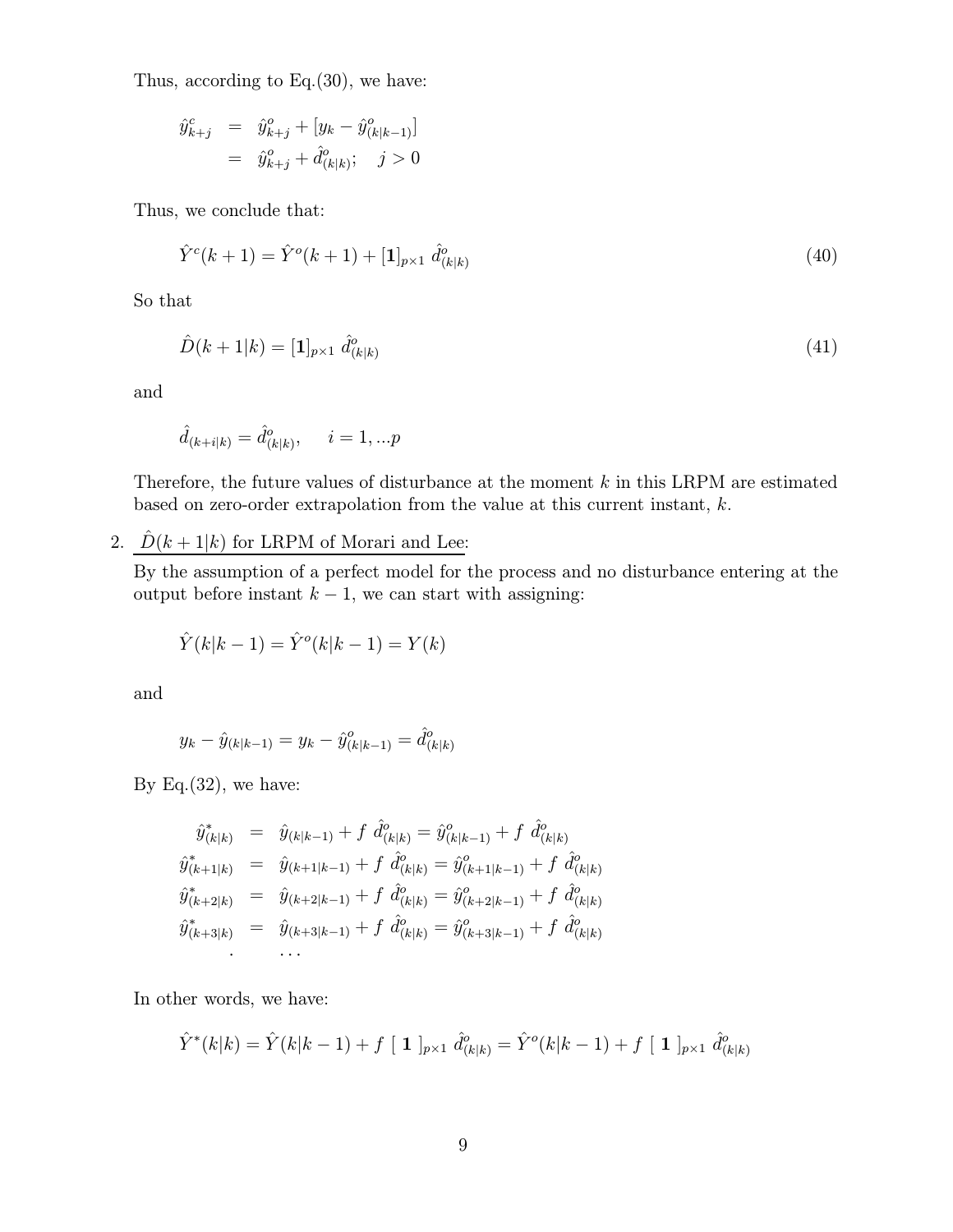and, according to Eq.(33), we have:

$$
\hat{y}_{(k+1|k)} = \hat{y}_{(k+1|k)}^* + a_1 \Delta u_k = \hat{y}_{(k+1|k)}^o + f \hat{d}_{(k|k)}^o
$$
\n
$$
= \hat{y}_{k+1}^o + f \hat{d}_{(k|k)}^o
$$
\n
$$
\hat{y}_{(k+2|k)} = \hat{y}_{(k+2|k)}^* + a_2 \Delta u_k = \hat{y}_{(k+2|k)}^o + f \hat{d}_{(k|k)}^o
$$
\n
$$
\hat{y}_{(k+3|k)} = \hat{y}_{(k+3|k)}^* + a_3 \Delta u_k = \hat{y}_{(k+3|k)}^o + f \hat{d}_{(k|k)}^o
$$
\n
$$
\dots
$$
\n
$$
\hat{y}_{(k+j|k)} = \hat{y}_{(k+j|k)}^* + a_j \Delta u_k = \hat{y}_{(k+j|k)}^o + f \hat{d}_{(k|k)}^o
$$
\n
$$
(42)
$$

or,

$$
\hat{Y}(k+1|k) = \Phi \hat{Y}^*(k|k) + \mathbf{F} \Delta u_k = \hat{Y}^o(k+1|k) + [\mathbf{1}]_{p \times 1} f \hat{d}^o_{(k|k)}
$$

Therefore,

$$
\hat{Y}^{c}(k+1) = \hat{Y}^{o}(k+1|k-1) + [\mathbf{1}]_{p\times 1} f \hat{d}^{o}_{(k|k)} + \mathbf{A} \Delta U(k)
$$
  
\n
$$
= \hat{Y}^{o}(k+1) + [\mathbf{1}]_{p\times 1} f \hat{d}^{o}_{(k|k)}
$$
  
\n
$$
= \hat{Y}^{o}(k+1) + [\mathbf{1}]_{p\times 1} \hat{d}_{(k|k)}
$$
\n(43)

Where,

$$
\hat{d}_{(k|k)} = f \; \hat{d}^o_{(k|k)}
$$

Similarly, we can move the time origin, which stands for the current moment, from  $k$  to  $k' = k + 1$  to give:

$$
\hat{y}^*(k'|k') = \hat{y}_{(k+1|k)} + f [y_{k+1} - \hat{y}_{(k+1|k)}]
$$
\n
$$
= \hat{y}_{k+1}^o + f \hat{d}_{(k|k)}^o + f [y_{k+1} - \hat{y}_{k+1}^o - f \hat{d}_{(k|k)}^o]
$$
\n
$$
= \hat{y}_{(k+1|k)}^o + f \hat{d}_{(k+1|k+1)}^o + f (1 - f) \hat{d}_{(k|k)}^o
$$
\n
$$
\hat{y}^*(k' + 1|k') = \hat{y}_{(k+2|k)}^o + f \hat{d}_{(k+1|k+1)}^o + f (1 - f) \hat{d}_{(k|k)}^o
$$
\n
$$
\hat{y}^*(k' + 2|k') = \hat{y}_{(k+3|k)}^o + f \hat{d}_{(k+1|k+1)}^o + f (1 - f) \hat{d}_{(k|k)}^o
$$
\n
$$
\dots \dots
$$
\n
$$
\hat{y}^*(k' + j|k') = \hat{y}_{(k+j+1|k)}^o + f \hat{d}_{(k+1|k+1)}^o + f (1 - f) \hat{d}_{(k|k)}^o
$$
\n
$$
\dots \dots
$$
\n
$$
\dots
$$
\n
$$
(44)
$$

i.e.,

$$
\hat{Y}^*(k'|k') = \hat{Y}^o(k'|k'-1) + [\mathbf{1}]_{p \times 1} \hat{d}_{(k'|k')}
$$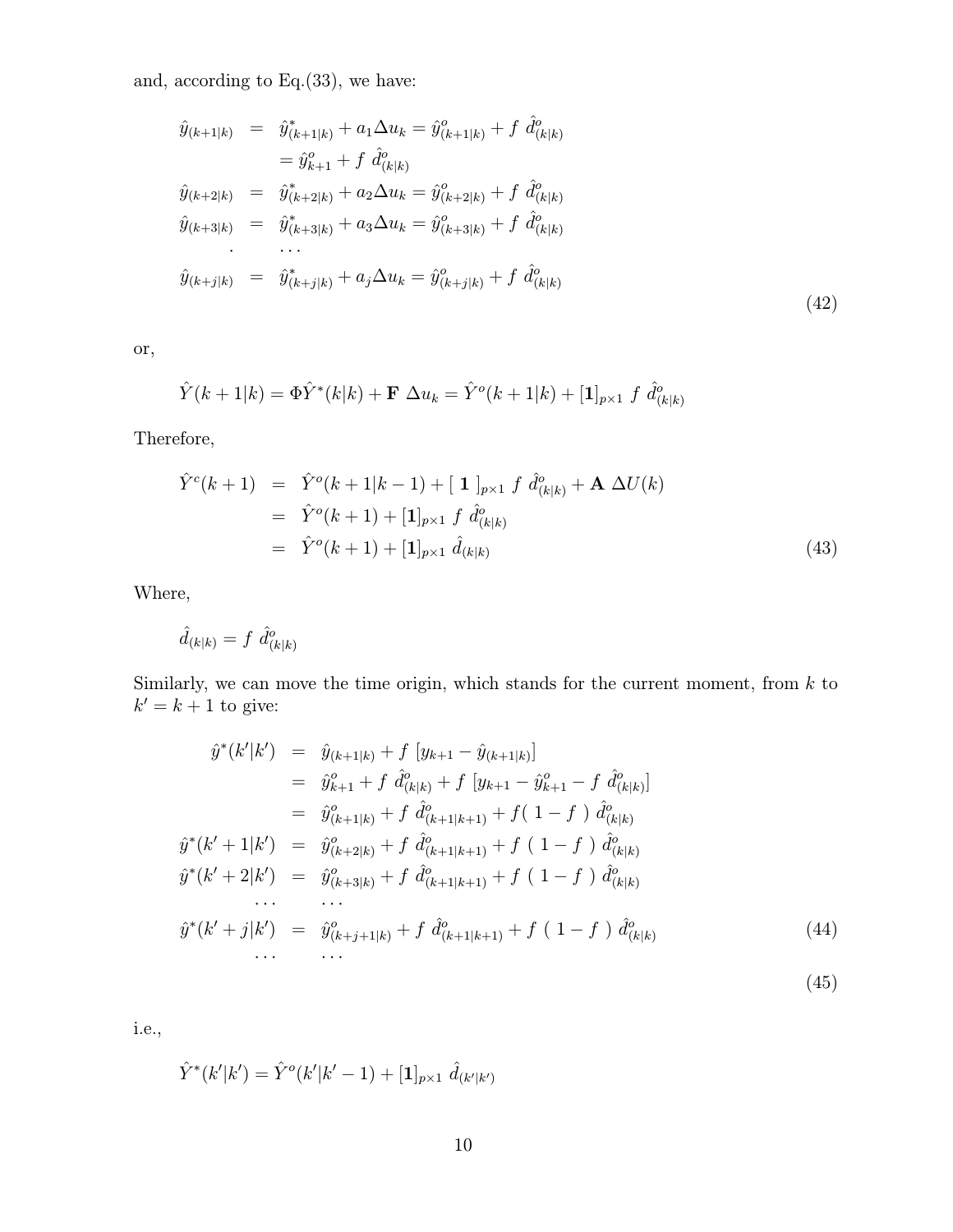where,

$$
\hat{d}_{(k'|k')} = f \hat{d}^o_{(k'|k')} + f(1-f) \hat{d}^o_{(k'-1|k'-1)}
$$
  
=  $f \hat{d}^o_{(k'|k')} + (1-f) \hat{d}_{(k'-1|k'-1)}$ 

Furthermore, we have:

$$
\hat{Y}(k'+1|k') = \hat{Y}^o(k'+1|k') + [\mathbf{1}]_{p\times 1} \hat{d}_{(k'|k')}
$$

and

$$
\hat{Y}^{c}(k'+1) = \hat{Y}^{o}(k'+1|k'-1) + [\mathbf{1}]_{p\times 1} \hat{d}_{(k'|k')} + \mathbf{A}\Delta U(k')
$$
\n
$$
= \hat{Y}^{o}(k'+1) + [\mathbf{1}]_{p\times 1} \hat{d}_{(k'|k')} \tag{46}
$$

We can proceed the same procedure to obtain  $\hat{d}(k'|k')$  at  $k' = k + j$  for any j, i.e.:

$$
\hat{d}_{(k'|k')} = f \hat{d}^{\circ}_{(k'|k')} + f(1-f) \hat{d}^{\circ}_{(k'-1|k'-1)} \n+ f(1-f)^2 \hat{d}^{\circ}_{(k'-2|k'-2)} \n+ f(1-f)^3 \hat{d}^{\circ}_{(k'-3|k'-3)} \n+ \cdots + f(1-f)^j \hat{d}^{\circ}_{(k'-j|k'-j)} \n= f \hat{d}^{\circ}_{(k'|k')} + (1-f) \hat{d}_{(k'-1|k'-1)} \n\tag{47}
$$

where,  $k' = k + j$ ,  $j = 1, 2, \cdots$ .

Therefore, we can conclude:

$$
\hat{d}_{(k'|k')} = \frac{1 - \tilde{f}}{1 - \tilde{f}q^{-1}} \hat{d}^o_{(k'|k')}; \quad \tilde{f} = 1 - f
$$

That means the estimated output disturbance,  $\hat{d}_{(k'|k')}$  is the output of a first order filter deriven by  $d_{(k'|k')}^o$ .

As for prediction, i.e.  $\hat{d}_{(k+j|k)}$ , it is found from Eq.(46) that:

$$
\hat{D}(k'+1|k') = [\mathbf{1}]_{p \times 1} \; \hat{d}_{(k'|k')} \tag{48}
$$

so that

$$
\hat{d}_{(k'+1|k')} = \hat{d}_{(k'+2|k')} = \cdots = \hat{d}_{(k'|k')}
$$

and

$$
\hat{Y}^{c}(k'+1) = \hat{Y}^{o}(k'+1) + [\mathbf{1}]_{p\times 1} \hat{d}(k'|k')
$$
\n(49)

Notice that Eq.(41) and Eq.(48) become identical, if  $f$  is taken as one. On the other hand, if  $f = 0$ ,  $\hat{Y}^c(k' + 1)$  in Eq.(48) becomes  $\hat{Y}^o(k' + 1)$ .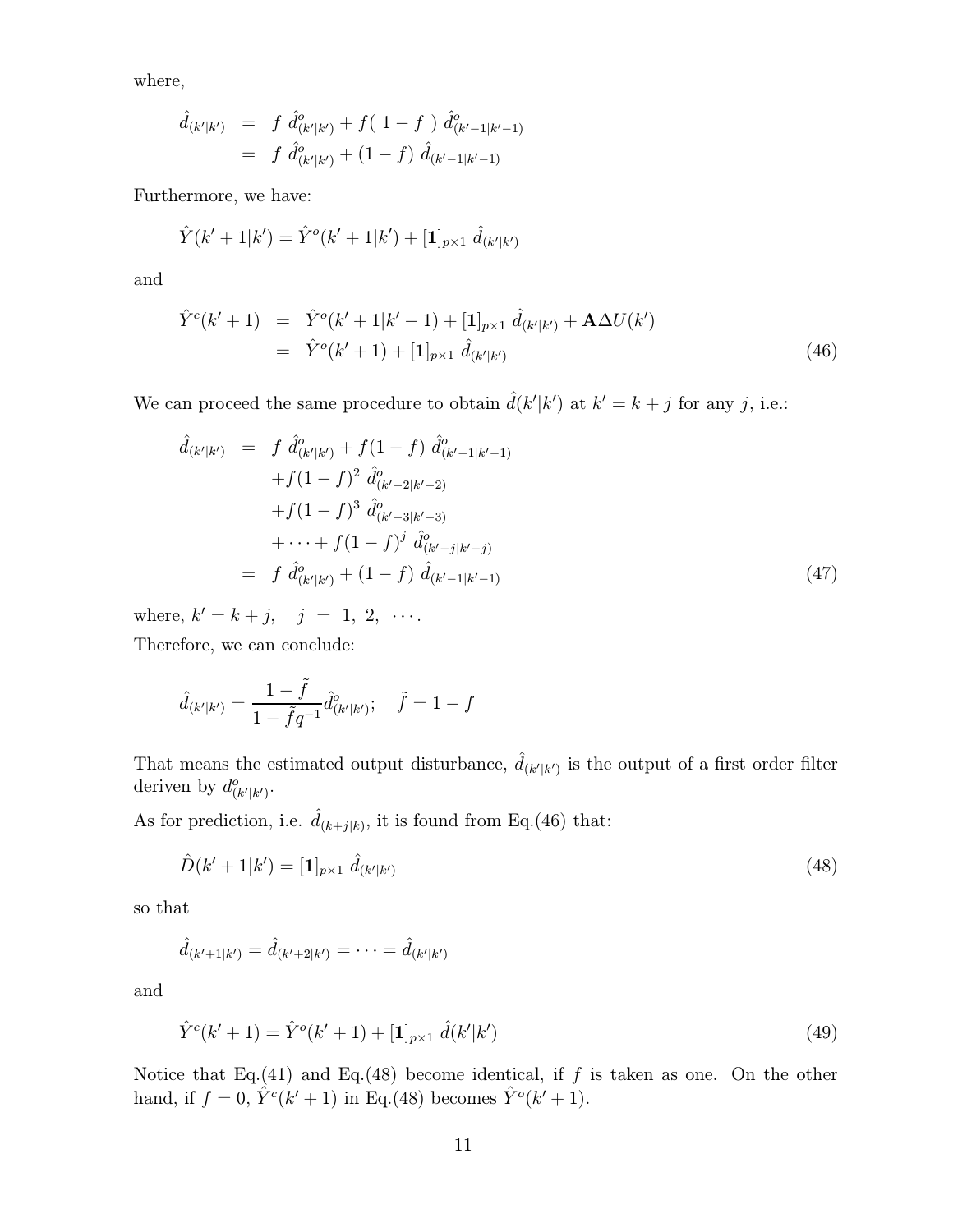#### V. Analytical State-space LRPM

By Eq.  $(41)$  and Eq.  $(48)$ , it is found that the future values of the disturbance estimated at each current moment  $k$  is considered by using constant extrapolation. As a result, the prediction scheme is similar to a Smith predictor of which the output disturbance is considered unchanged in the future.

To estimate  $\hat{d}_{(k+j|k)}$  extend into the future time horizon, prediction of the output disturbance must be incorporated, i.e.:

 $\hat{d}_{(k+1|k)} = p_1 \left[ \hat{d}_{(k|k)}^o \right]$  $\hat{d}_{(k+2|k)}$  =  $p_2\left[\ \hat{d}_{(k|k)}^o\ \right]$  $\hat{d}_{(k+3|k)}$  =  $p_3\left[\ \hat{d}_{(k|k)}^o\ \right]$ ··· ···  $\hat{d}_{(k+s|k)} = p_s \; [\; \hat{d}^o_{(k|k)} \; ]$ 

The disturbance predictor,  $p_i$ ,  $i = 1, 2, 3, \cdots$  has to be formulated according to a dynamic model that can represent the changing disturbance.

Assume that the output disturbance is given as follows:

$$
d_{k+1} = \psi \ d_k + (1 - \psi) \ \ell_k
$$

where,  $\ell$  is a unknown input.

Let

$$
\mathbf{S}_{1} = \begin{bmatrix} \psi \\ \psi^{2} \\ \vdots \\ \psi^{p} \end{bmatrix}; \quad \mathbf{S}_{2} = \begin{bmatrix} 1 \\ \psi \\ \psi^{2} \\ \vdots \\ \psi^{p-1} \end{bmatrix} (1 - \psi); \quad \mathbf{I}_{\Delta} = \begin{bmatrix} 1 & 0 & \cdots & 0 \\ 1 & 1 & 0 & \cdots & 0 \\ \vdots & \vdots & \ddots & \vdots & \vdots \\ 1 & 1 & \cdots & 1 \end{bmatrix}
$$

Assume that a step change of  $\ell$  is introduced at  $k-1$ , and is held constant thereafter. It is, then, easy to obtain:

$$
\hat{D}(k+1|k) = [\mathbf{1}]_{p\times 1} \; \hat{d}_{(k|k)} + \mathbf{I}_{\Delta} \; \{ \; \mathbf{S}_1 \Delta \hat{d}_{(k|k)} + \mathbf{S}_2 \Delta \hat{\ell}_k \} \tag{50}
$$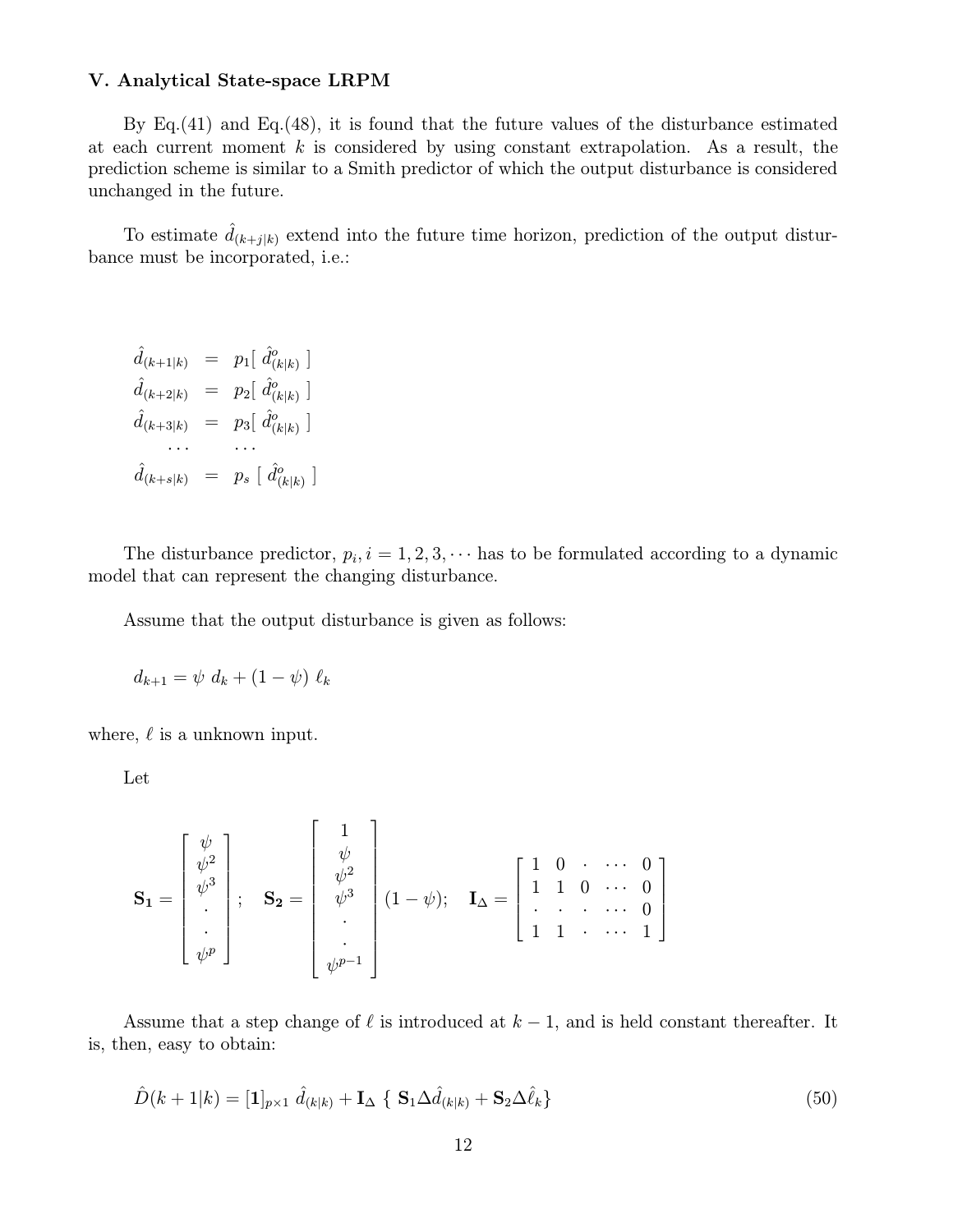Where,

$$
\Delta \ell(k) = \hat{d}_{(k|k)} - \psi \hat{d}_{(k-1|k-1)} = [1 - \psi q^{-1}] \hat{d}_{(k|k)}
$$

Thus the prediction of  $\hat{Y}^c(k+1)$  can be obtained according to the following:

• Updated Based on Measurement:

$$
\hat{Y}^*(k|k) = \hat{Y}(k|k-1) + [\mathbf{1}]_{p \times 1} \left[ y_k - \hat{y}_{(k|k-1)} \right] \tag{51}
$$

• Model Prediction:

$$
\hat{Y}(k+1|k) = \Phi \hat{Y}^*(k|k) + \mathbf{F} \Delta u_k \tag{52}
$$

• Long Range Prediction:

$$
\hat{Y}^{c}(k+1) = \Phi \hat{Y}^{*}(k|k) + \mathbf{A} \Delta U(k) + \mathbf{I}_{\Delta} \{ \mathbf{S}_{1} + \mathbf{S}_{2} (1 - \psi q^{-1}) \} [y_{k} - \hat{y}_{(k|k-1)}] (53)
$$

According to the result in the previous section, we have:

$$
\hat{d}_{(k|k)} = \hat{d}^o_{(k|k)} = y_k - \hat{y}^o_{(k|k-1)}
$$
  

$$
y_k - \hat{y}_{(k|k-1)} = \hat{d}^o_{(k|k)} - \hat{d}^o_{(k-1|k-1)} = \Delta \hat{d}^o_{(k|k)}
$$

and

$$
\hat{Y}(k+1|k) = \hat{Y}^o(k+1|k) + [\mathbf{1}]_{p \times 1} \hat{d}^o_{(k|k)}
$$

Consequently, Eq.(54) becomes:

$$
\hat{Y}^c(k+1) = \hat{Y}^o(k+1) + \hat{D}(k+1|k)
$$

Where  $\hat{D}(k+1|k)$  is given by Eq.(51). Under the assumption of:

$$
\ell_{k-j}=0\ ;\quad j\geq 2 \quad \textit{ and }\quad \ell_{k+j}=\ell_{k-1}\ ;\quad j\geq 0
$$

the estimation of  $\hat{D}(k+1|k)$  of Eq.(51) can be shown to be equivalent to the analytical predictor of Won and Seborg [1986] as follows: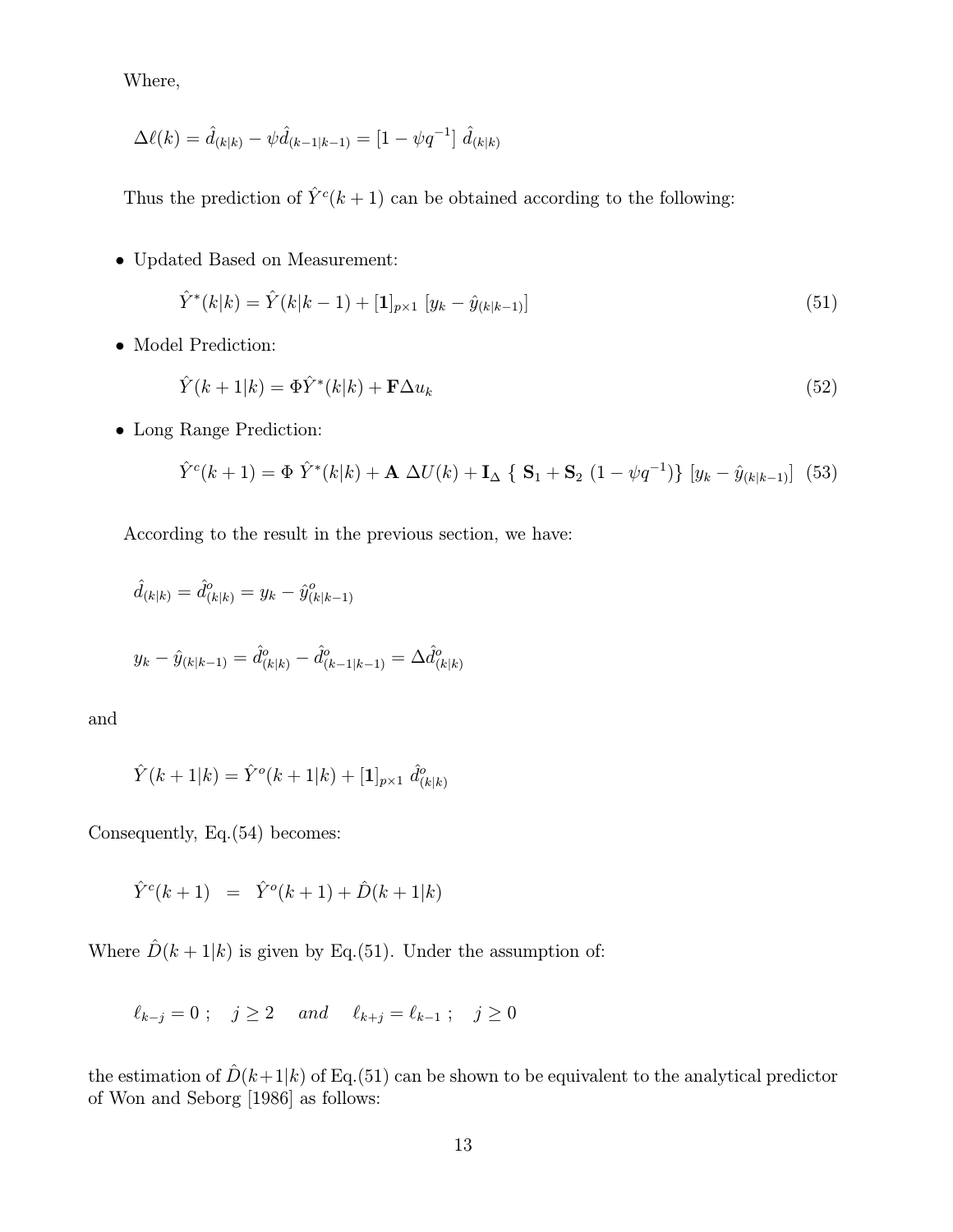By the assumption, we have:

$$
\Delta \hat{\ell}_{k+j} = 0 \quad \text{for } j \ge 0
$$

$$
\hat{d}_{(k+1|k)} = \hat{d}_{(k|k)} + \psi \Delta \hat{d}_{(k|k)} + (1 - \psi) \Delta \hat{\ell}_k \n= \psi \hat{d}_{(k|k)} + [\hat{d}_{(k|k)} - \psi \hat{d}_{(k-1|k-1)}]
$$

$$
\hat{d}_{(k+2|k)} = \hat{d}_{(k|k)} + (\psi + \psi^2) \Delta \hat{d}_{(k|k)} + [(1 - \psi) + \psi(1 - \psi)] \Delta \hat{\ell}_k \n= \hat{d}_{(k|k)} + (\psi + \psi^2) [\hat{d}_{(k|k)} - \hat{d}_{(k-1|k-1)}] \n= \psi^2 \hat{d}_{(k|k)} + \hat{d}_{(k|k)} - \psi \hat{d}_{(k-1|k-1)} + \psi \hat{d}_{(k|k)} - \psi^2 \hat{d}_{(k-1|k-1)} \n= \psi^2 \hat{d}_{(k|k)} + (1 + \psi) [\hat{d}_{(k|k)} - \psi \hat{d}_{(k-1|k-1)}]
$$

$$
\hat{d}_{(k+3|k)} = \hat{d}_{(k|k)} + (\psi + \psi^2 + \psi^3) \Delta \hat{d}_{(k|k)} + [(1 - \psi) + \psi(1 - \psi) + \psi^2(1 - \psi)] \Delta \hat{\ell}_k \n= \hat{d}_{(k|k)} + (\psi + \psi^2 + \psi^3) [\hat{d}_{(k|k)} - \hat{d}_{(k-1|k-1)}] \n= \psi^3 \hat{d}_{(k|k)} + \hat{d}_{(k|k)} - \psi \hat{d}_{(k-1|k-1)} + \psi [\hat{d}_{(k|k)} - \psi \hat{d}_{(k-1|k-1)}] \n+ \psi^2 [\hat{d}_{(k|k)} - \psi \hat{d}_{(k-1|k-1)}] \n= \psi^3 \hat{d}_{(k|k)} + [1 + \psi + \psi^2] [\hat{d}_{(k|k)} - \psi \hat{d}_{(k-1|k-1)}]
$$

Thus, by the same way, we have:

$$
\hat{d}_{(k+n|k)} = \psi^n \; \hat{d}_{(k|k)} + \frac{1-\psi^n}{1-\psi} (1-\psi q^{-1}) \; \hat{d}_{(k|k)}
$$

which is known as the analytical predictor of Wong and Seborg [1986].

It has to be noticed that  $\hat{Y}^o(k+1)$  can also be obtained from the FIR, FSR formula, i.e.:

 $FIR$  :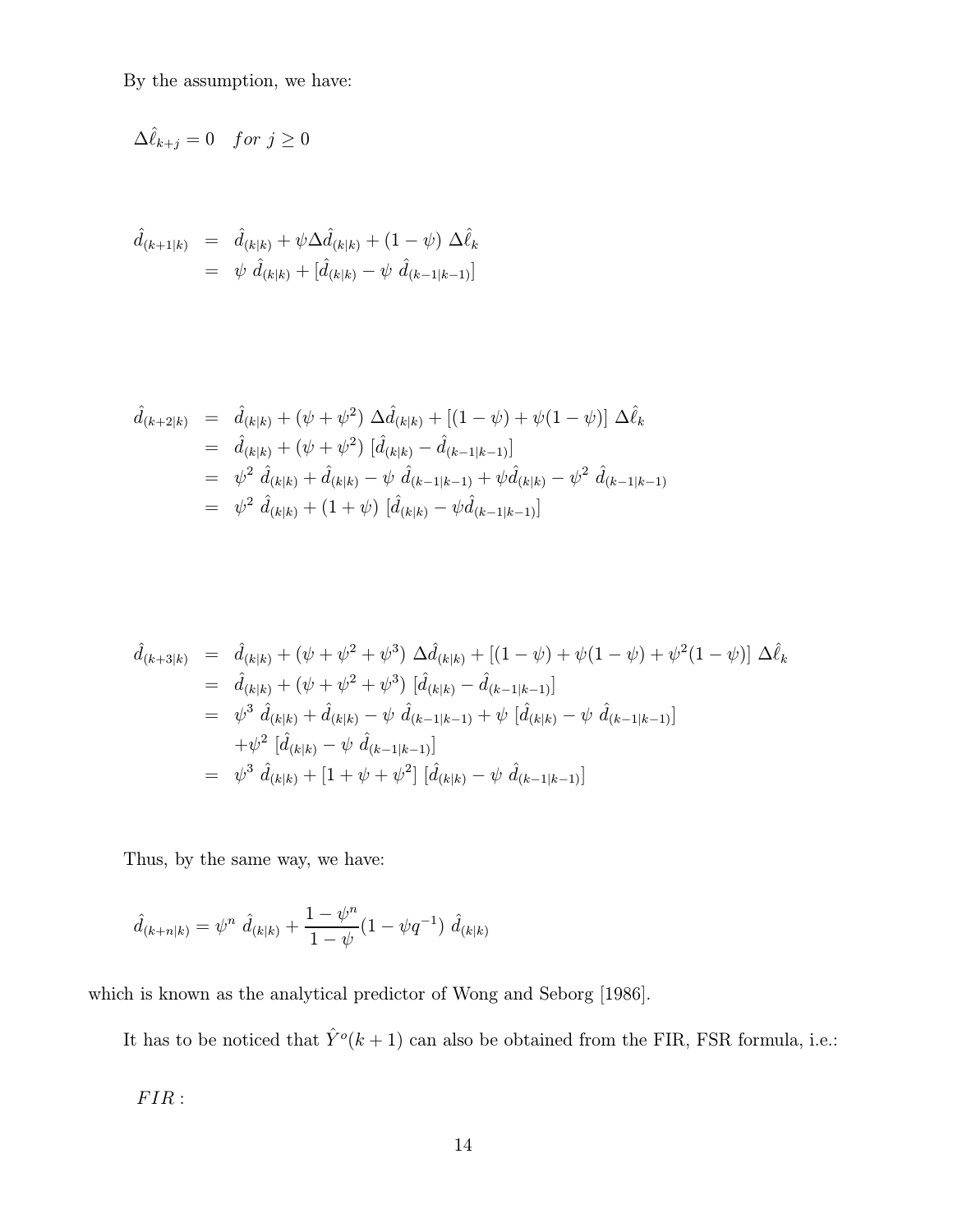$$
\hat{Y}^{o}(k+1) = \mathbf{H}_{1} \delta U(k) + \mathbf{A}^{*} U^{*}(k-1) + [\mathbf{1}]_{p\times 1} a_{N_{m}} u_{k-N_{m}}
$$
(54)

$$
FSR: \hat{Y}^{o}(k+1) = \mathbf{A} \Delta U(k) + \mathbf{A}^{*} U^{*}(k-1) + [\mathbf{1}]_{p\times 1} a_{N_{m}} u_{k-N_{m}}
$$
(55)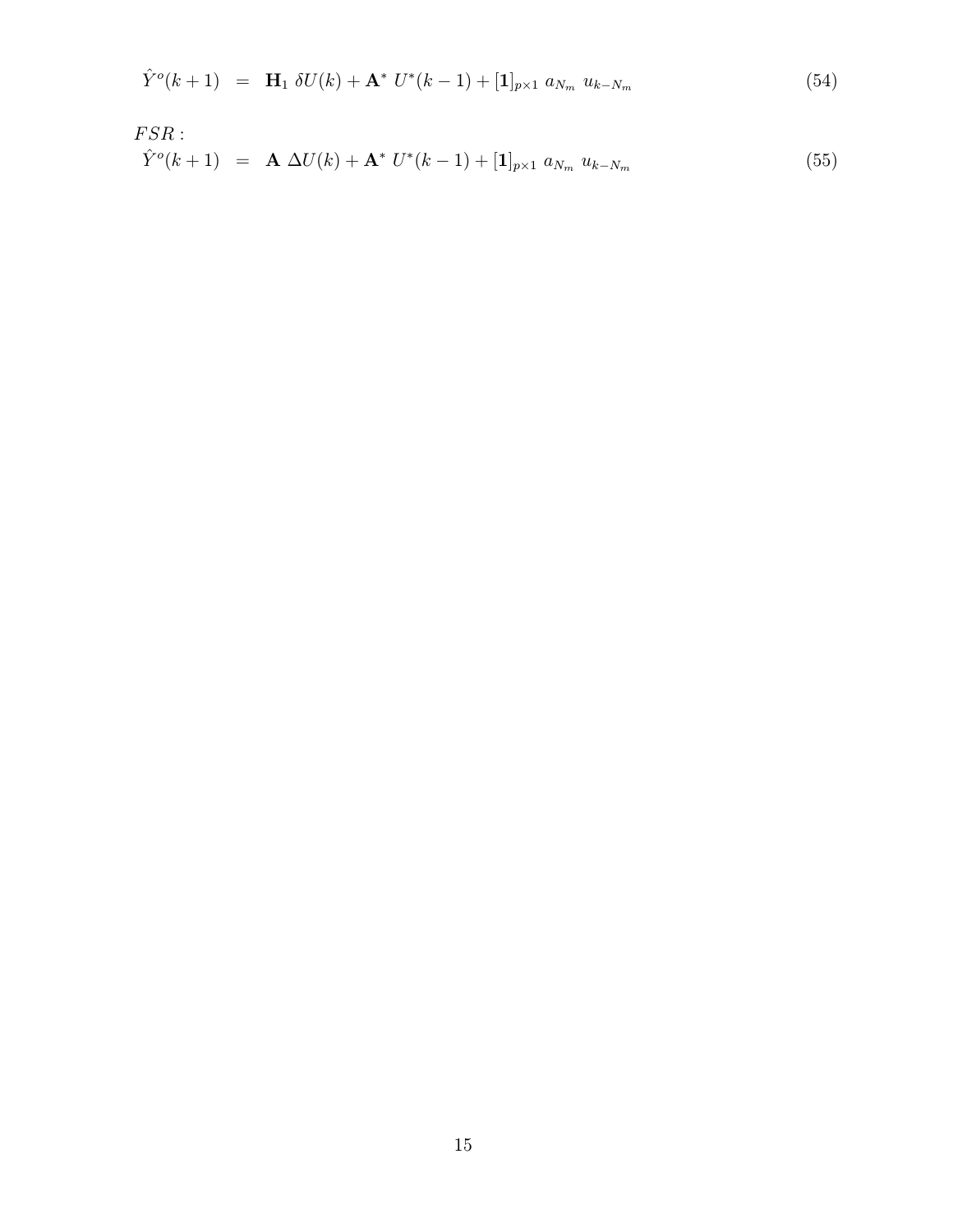### VI. Model Predictive Control based on the LRPMs

We have shown that the LRPM can generally be expressed as:

$$
\hat{Y}^c(k+1) = \hat{Y}^o(k+1) + \hat{D}(k+1|k)
$$

The major difference between each form of LRPM is the modeling of  $\hat{D}(k+1|k)$  at each different moment  $k$ . For example, the LRPM of conventional DMC uses:

$$
\hat{D}(k+1|k) = [\mathbf{1}]_{p \times 1} \; \hat{d}^o_{(k|k)}
$$

while the LRPM of Morari and Lee uses:

$$
\hat{D}(k+1|k) = [\mathbf{1}]_{p \times 1} \; \frac{1-\tilde{f}}{1-\tilde{f}q^{-1}} \; \hat{d}^o_{(k|k)}
$$

And, finally, the Analytical State-space LRPM uses:

$$
\hat{D}(k+1|k) = \begin{bmatrix} \psi + (1-\psi) \frac{1-\psi q^{-1}}{1-\psi} \\ \psi^2 + (1-\psi^2) \frac{1-\psi q^{-1}}{1-\psi} \\ \cdot \\ \cdot \\ \psi^p + (1-\psi^p) \frac{1-\psi q^{-1}}{1-\psi} \end{bmatrix} \hat{d}^o_{(k|k)};
$$

Based on those LRPM, derivation for the model predictive control algorithm is then straightforward. As has been mentioned, all expressions for  $\hat{Y}^o(k+1)$  are equivalent, we will adopt the FSR representation for  $\hat{Y}^o(k+1)$  in the following, since it is more popular to those who fimilar with MPC.

$$
\hat{Y}^{c}(k+1) = \hat{Y}^{o}(k+1) + \hat{D}(k+1|k) \n= \mathbf{A} \Delta U(k) + \mathbf{A}^{*} U^{*}(k-1) + \hat{D}(k+1|k) + [\mathbf{1}]_{p\times 1} a_{N_{m}} u_{k-N_{m}}
$$
\n(56)

The control objective is to minimize the performance index of the following:

$$
J = \left[ R(k+1|k) - \hat{Y}^c(k+1) \right]^T \mathbf{Q}_1 \left[ R(k+1|k) - \hat{Y}^c(k+1) \right] + \Delta U^T(k) \mathbf{Q}_2 \Delta U(k) \tag{57}
$$